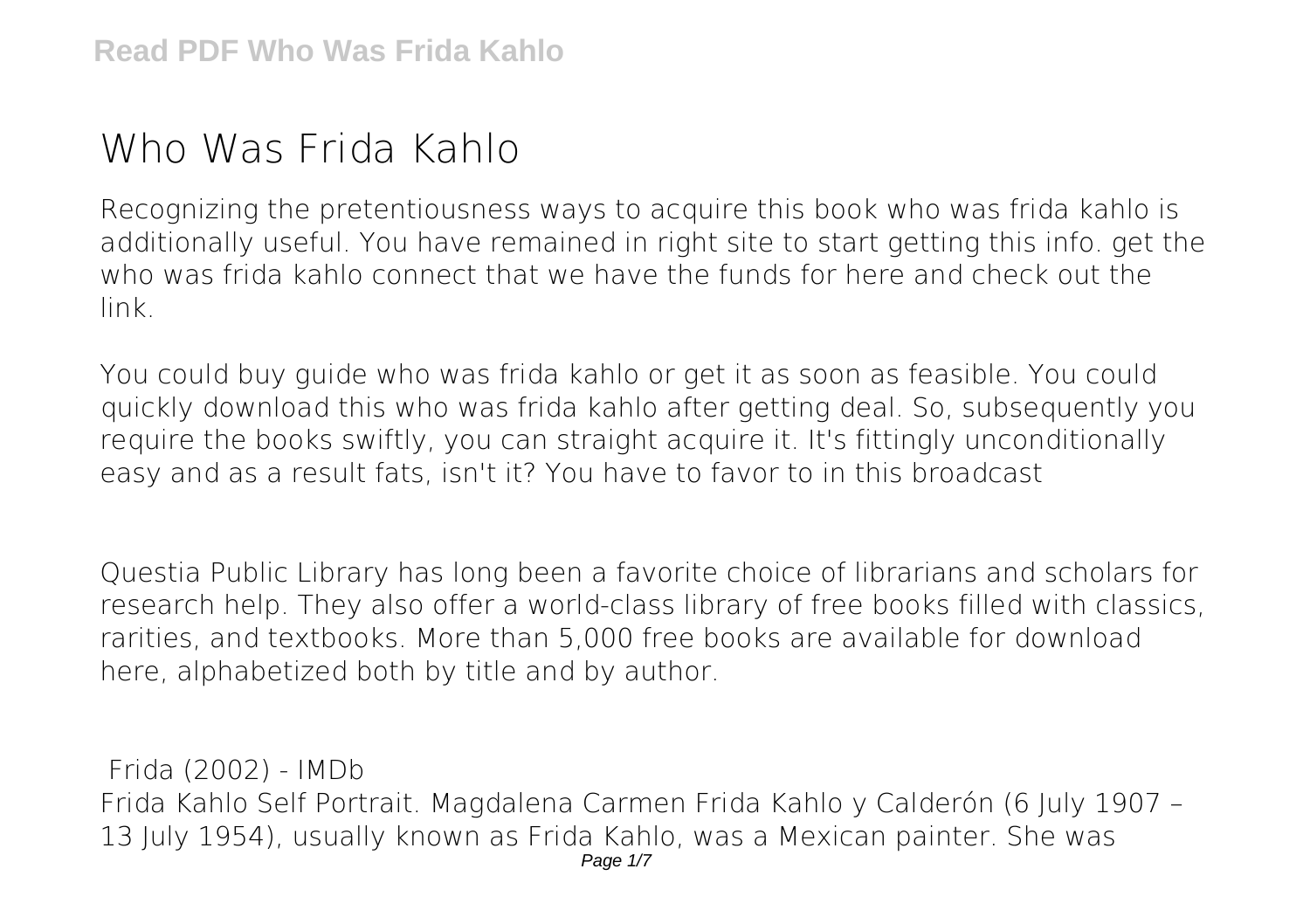known for her surreal and very personal works. She was married to Diego Rivera, also a well-known painter.

**Who Was Frida Kahlo**

Frida Kahlo (Spanish pronunciation: [nriða nkalo]; born Magdalena Carmen Frida Kahlo y Calderón; 6 July 1907 – 13 July 1954) was a Mexican painter known for her many portraits, self-portraits, and works inspired by the nature and artifacts of Mexico.Inspired by the country's popular culture, she employed a naïve folk art style to explore questions of identity, postcolonialism, gender ...

**Frida Kahlo - Paintings, Quotes & Life - Biography** Frida Kahlo (July 6, 1907 - July 13, 1954) Frida Kahlo (July 6, 1907 - July 13, 1954) was a Mexican painter, who has achieved great international popularity. She painted using vibrant colors in a style that was influenced by indigenous cultures of Mexico as well as by European influences that include Realism, Symbolism, and Surrealism.

**Frida Kahlo, Diego Rivera, and Mexican Modernism from the ...** Considered one of the Mexico's greatest artist, Frida Kahlo was born on July 6, 1907 in Coyocoan, Mexico City, Mexico. She grew up in the family's home where was later referred as the Blue House or Casa Azul. He father is a German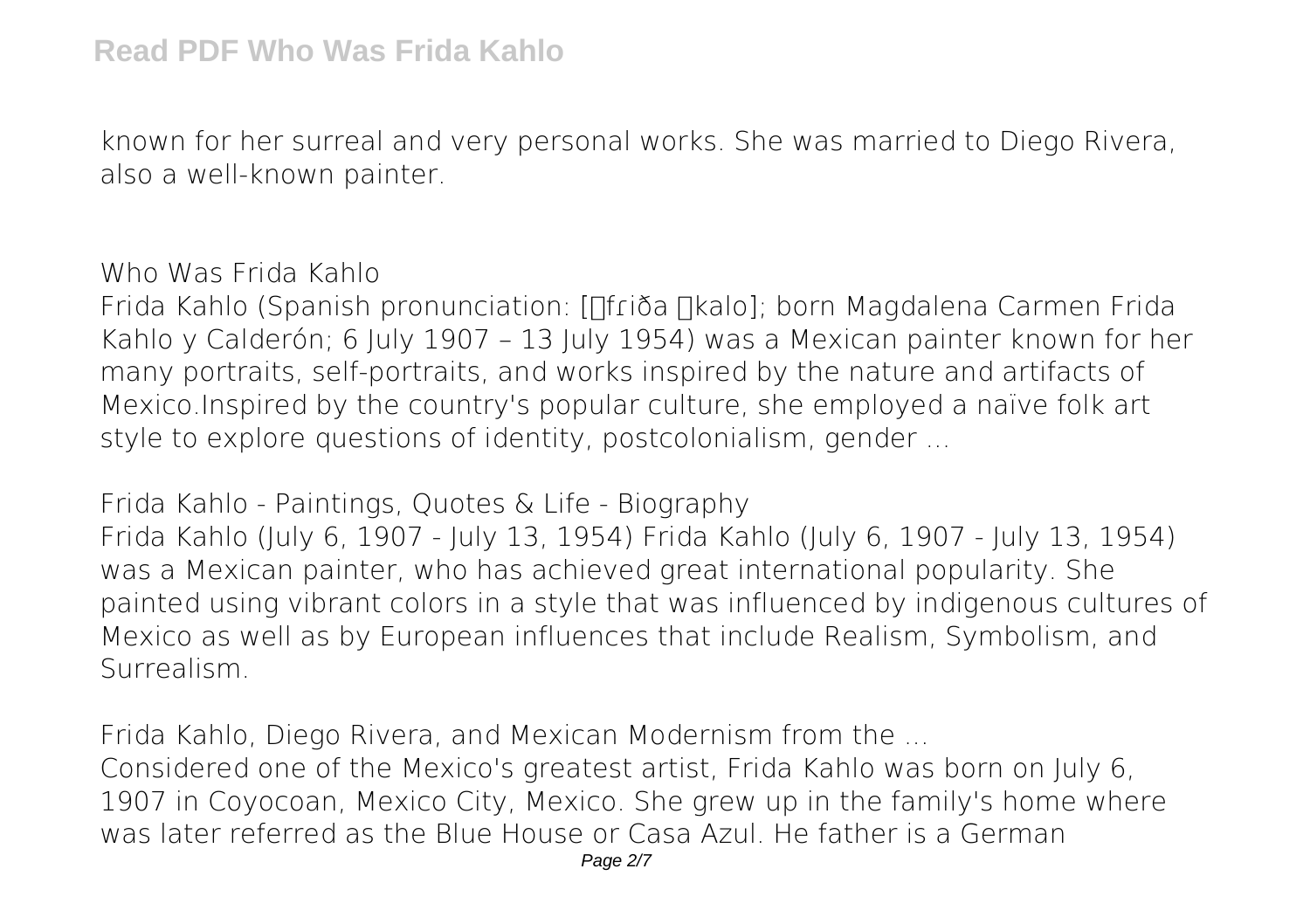descendant and photographer.

**Frida Kahlo | Biography, Paintings, & Facts | Britannica** Painter Frida Kahlo was a Mexican artist who was married to Diego Rivera and is still admired as a feminist icon.

**Frida Kahlo Museum - Wikipedia**

Frida Kahlo, Diego Rivera, and Mexican Modernism from the Jacques and Natasha Gelman Collection. Now extended through January 26, 2020, with special weekend hours! Experience the lives, loves, and influence of two art icons of the 20th century.

**The Broken Column, 1944 by Frida Kahlo**

Biografía de Frida Kahlo Calderón: fue una pintora mexicana, nació el 6 de julio de 1907 en Coyoacán, México. Conocida en el mundo por el sufrimiento que reflejaban sus obras, que están basadas en su vida y las diversas situaciones que debió afrontar. Frida Kahlo es la tercera hija de la unión entre el fotógrafo...

**100 Famous Paintings by Frida Kahlo**

The Broken Column, 1944 by Frida Kahlo. A split in her torso which looks like an earthquake fissure. In the background is the earth with dark ravines. At the beginning she paint herself nude but later covered her lower part up with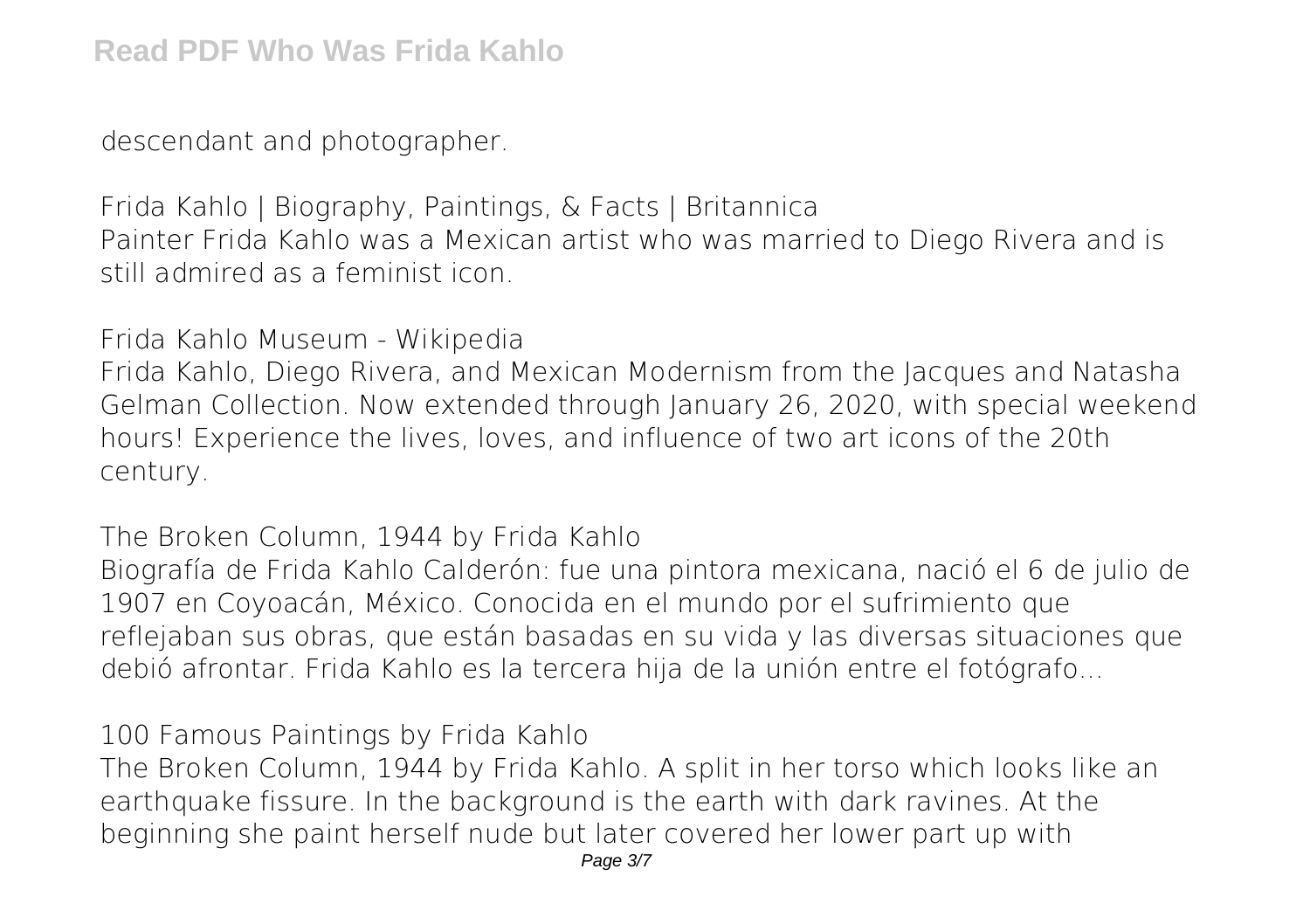something looks like a hospital sheet. A broken column is put in place of her spine.

**Frida Kahlo - Wikipedia**

At the Frida Kahlo Museum in Mexico City, her personal belongings are on display throughout the house, as if she still lived there. Kahlo was born and grew up in this building, whose cobalt walls gave way to the nickname of the Blue House.

**FRIDA KAHLO 2020 — Cleve Carney Museum of Art** Watch Now. A biography of artist Frida Kahlo, who channeled the pain of a crippling injury and her tempestuous marriage into her work.

**Frida Kahlo: 100 Famous Paintings, Complete Works, & Bio** Frida Kahlo , in full Frida Kahlo de Rivera, original name Magdalena Carmen Frieda Kahlo y Calderón, (born July 6, 1907, Coyoacán, Mexico—died July 13, 1954, Coyoacán), Mexican painter best known for her uncompromising and brilliantly coloured self-portraits that deal with such themes as identity, the human body, and death.

**Frida Kahlo - The Complete Works - frida-kahlo-foundation.org** Childhood and family. Magdalena Carmen Frida Kahlo y Calderon, as her name appears on her birth certificate was born on July 6, 1907 in the house of her parents, known as La Casa Azul (The Blue House), in Coyoacan. At the time, this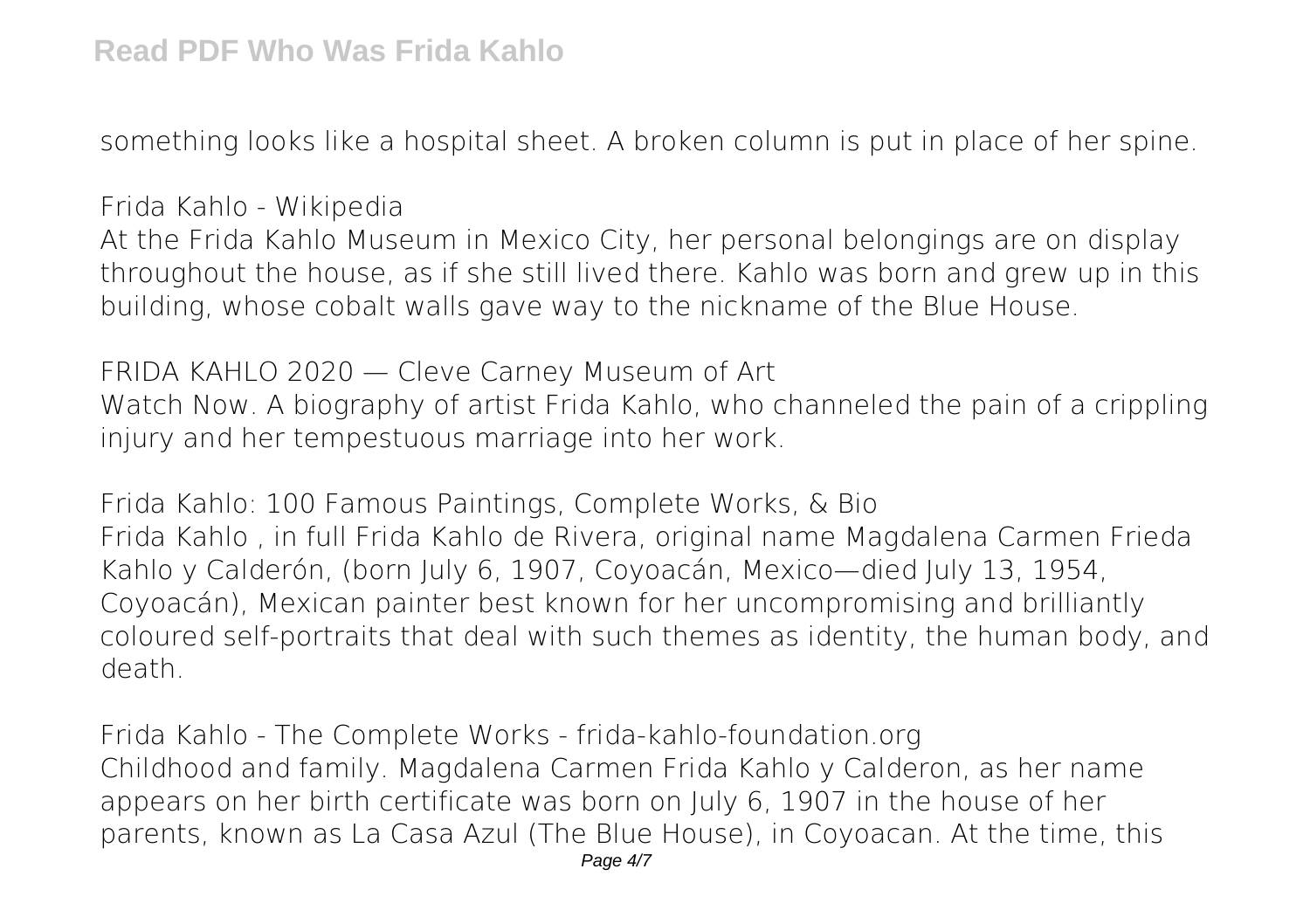was a small town on the outskirts of Mexico City.

**Frida Kahlo biography**

Entitled Frida Kahlo 2020, the show's selection of oil paintings and drawings by Kahlo cover the major events of the artist's career: from her traumatic accident and injury to her romance with fellow artist Diego Rivera.Together, Kahlo's autobiographical paintings reflect her lifelong pain as well as explore themes of Mexican culture, politics, love, and death.

**Frida Kahlo Facts for Kids**

Frida Kahlo Biography. Magdalena Carmen Frida Kahlo Calderón was a painter, who was born on July 6, 1907, in Coyoacán, Mexico.Known in the world for the suffering reflected in her works, which are based on her life and what she had to go through.

**Frida Kahlo - The Complete Works - Biography - frida-kahlo ...**

Frida Kahlo's highly imaginative, brooding, introspective paintings are emblematic of her struggle with a crippling accident and tense marriage to Diego Rivera. COOKIE USE: Cookies help us deliver the best possible service to you.

**Biografía de Frida Kahlo: Pintora mexicana, resumen de vida** Facade of the house. The Frida Kahlo Museum (Spanish: Museo Frida Kahlo), also known as the Blue House (La Casa Azul) for the structure's cobalt-blue walls, is a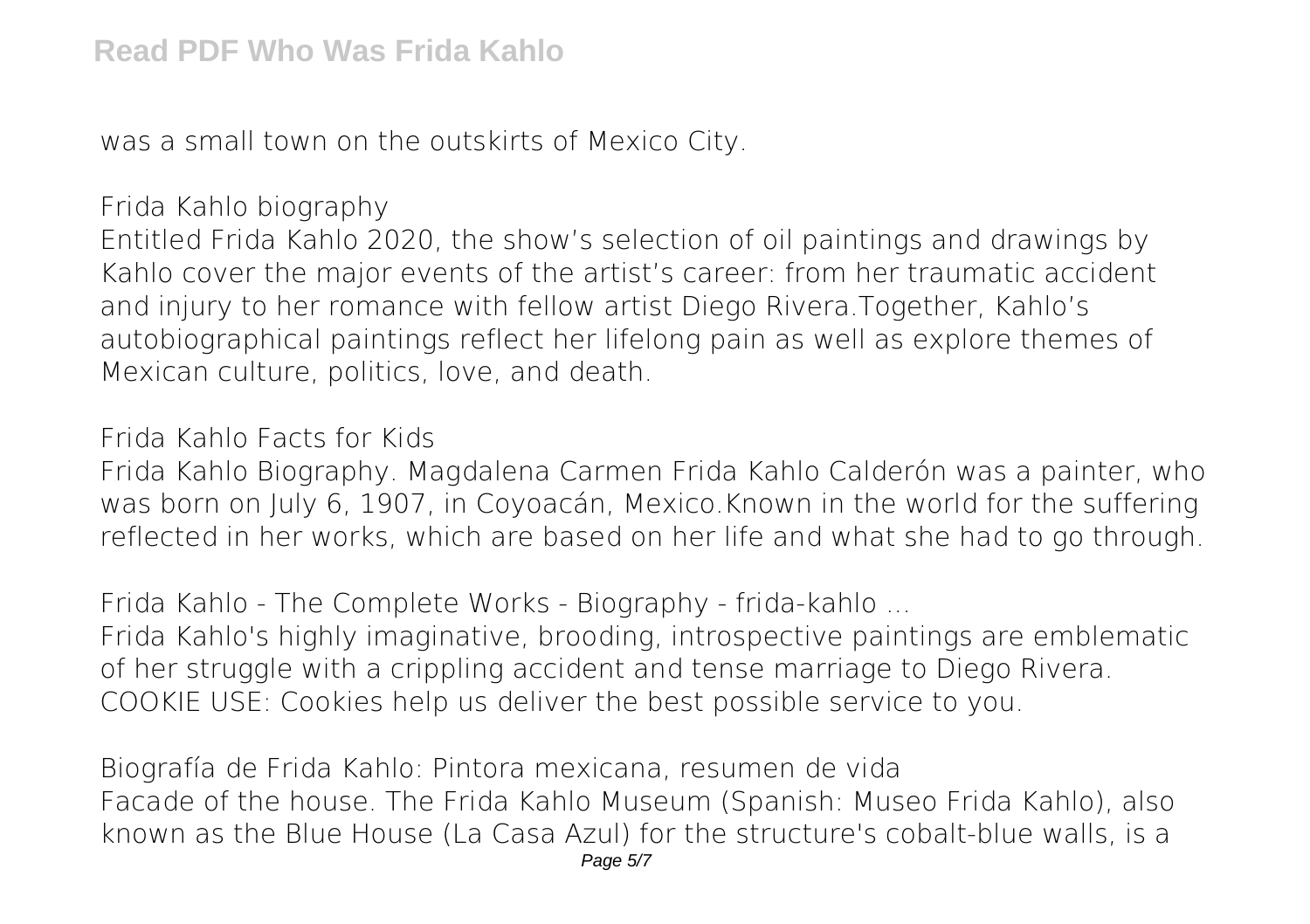historic house museum and art museum dedicated to the life and work of Mexican artist Frida Kahlo. It is located in the Colonia del Carmen neighborhood of Coyoacán in Mexico City.

**Frida Kahlo Paintings, Bio, Ideas | TheArtStory** Please note that www.FridaKahlo.org is a private website, unaffiliated with Frida Kahlo or her representatives

**New Frida Kahlo Exhibition Will Arrive at Chicago in 2020** See 1,117 posts by Frida Kahlo. To see photos and videos that disappear after 24 hours, sign up.

**Frida Kahlo (@fridakahlo)**  $\Box$  Instagram photos and videos Frida Kahlo 2020 considers the many elements at play in Kahlo's work. The complexities of Kahlo's paintings can not be fully understood or appreciated without insight into her person and the world she was a part of. Specifically the role of Mexico City as a center of international art and culture in the early and middle 20th century, as ...

Copyright code : [60279017713dccc820c5ac670657c7e4](/search-book/60279017713dccc820c5ac670657c7e4)